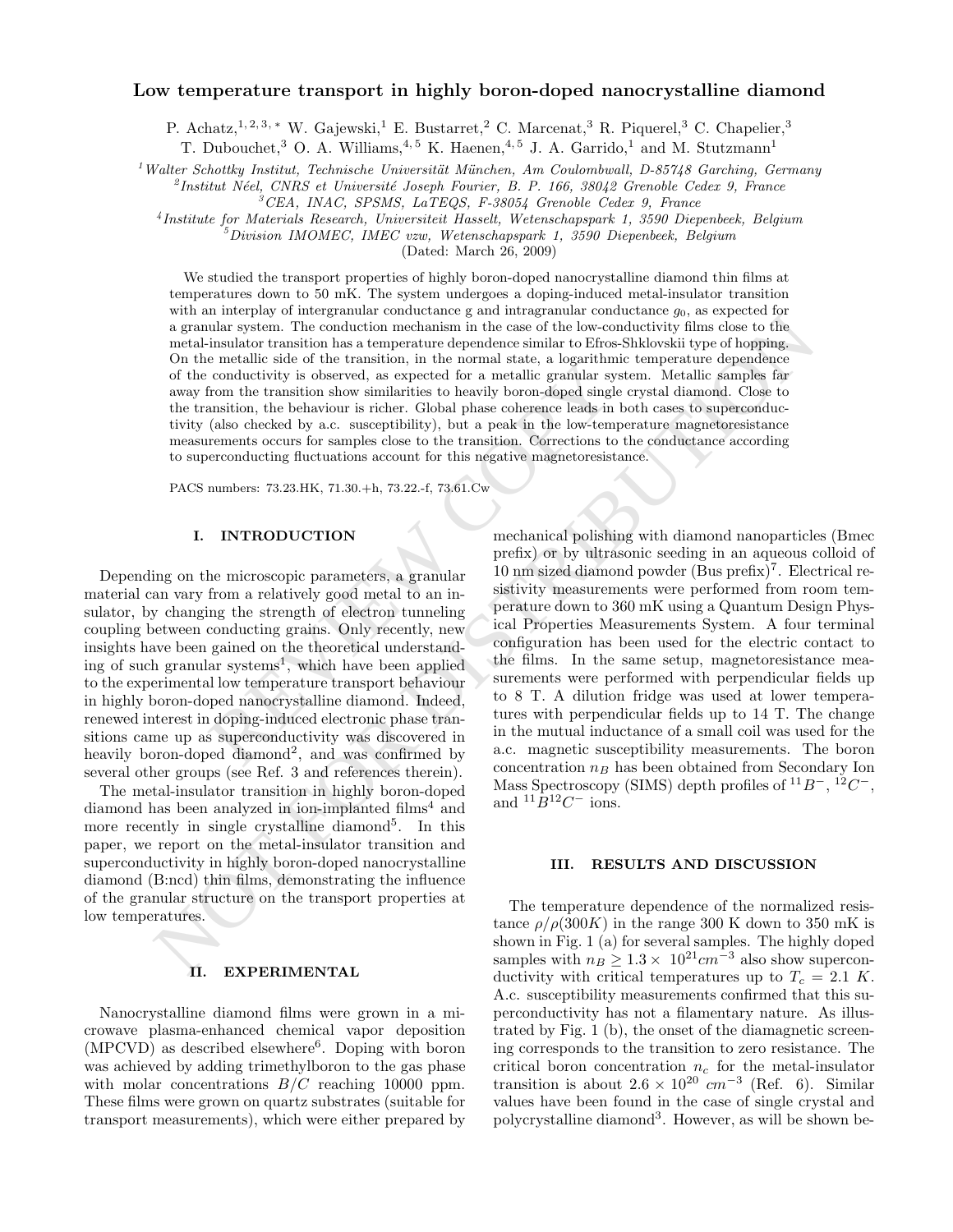

FIG. 1: (a) Temperature dependence of the normalized resistance  $\rho/\rho(300K)$  from 300 K down to 350 mK. The weakly doped insulating sample Bmec2500 shows thermally activated transport. The higher doped metallic samples show also superconductivity; (b) a.c. magnetic susceptibility measurements clearly indicate the non-filamentary nature of superconductivity. The onset of the diamagnetic response corresponds to the transition to zero resistance.

low, the metal-insulator transition is not only due to the increasing doping within the grains, but also to the increase in intergranular coupling between metallic grains.

Fig. 2 (a) shows the temperature dependence of the normalized conductivity for the weakly-doped samples Bus100 and Bmec2500, which are close to the metalinsulator transition. A Efros-Shklovskii (ES) type of hopping dependence following  $ln(\sigma) \propto (T_0/T)^{0.5}$  is observed over a remarkably wide range of temperatures, from 300 K down to 20 K. Multiple cotunneling processes can lead to Efros-Shklovskii-like variable range hopping in granular metal arrays with weak intergrain coupling<sup>8,9</sup>. An estimate of the localization length  $\xi$  from the experimentally determined  $T_0$  values gives  $\xi \approx 1$  nm. Taking into account an acceptable variation of the dielectric function for this estimate, the localization length would be still much smaller than the grain size in our samples. The situation corresponds to well-coupled insulating grains (in agreement with the SIMS values) rather than weakly coupled metallic grains, with the localization length comparable to the interatomic distance between the impurities<sup>10</sup>. However, Efros-Shklovskii type of tem-



FIG. 2: (a) Temperature dependence of the normalized conductivity for the weakly doped samples Bus100 and Bmec2500, following a Efros-Shklovskii hopping over a wide range of temperatures. The  $T_0$  values of both samples are indicated; (b) Logarithmic temperature dependence of the normalized conductivity for several highly doped samples as expected for a granular metal  $(T \text{ in units of Kelvin}).$ 

perature dependence at such high temperatures has not been observed in single crystal diamond samples within the same doping range, where Mott variable range hopping has been seen without a crossover to ES hopping at low temperatures<sup>5</sup> . This remains an open question which one can probably assign to the granularity of the samples.

The physical quantities characterizing the transport in a granular material are the dimensionless intragranular conductance  $g_0$ , and the intergranular (tunneling) conductance g. Both correspond to one spin component and are measured in the units of the quantum conductance  $e^2/\hbar$ :  $g = G/(2e^2/\hbar)$  with G the conductance  $([G] = \Omega^{-1})$ . Other important parameters are the grain charging energy  $E_c = e^2/4\pi k_B \epsilon_0 \epsilon_r d$  (d is the grain size), and the mean level spacing  $\delta = (\nu \dot{V})^{-1}$  ( $\nu$  is the density of states and V the volume of the grain)<sup>1</sup>. If the constituent grains are made of a superconductor mate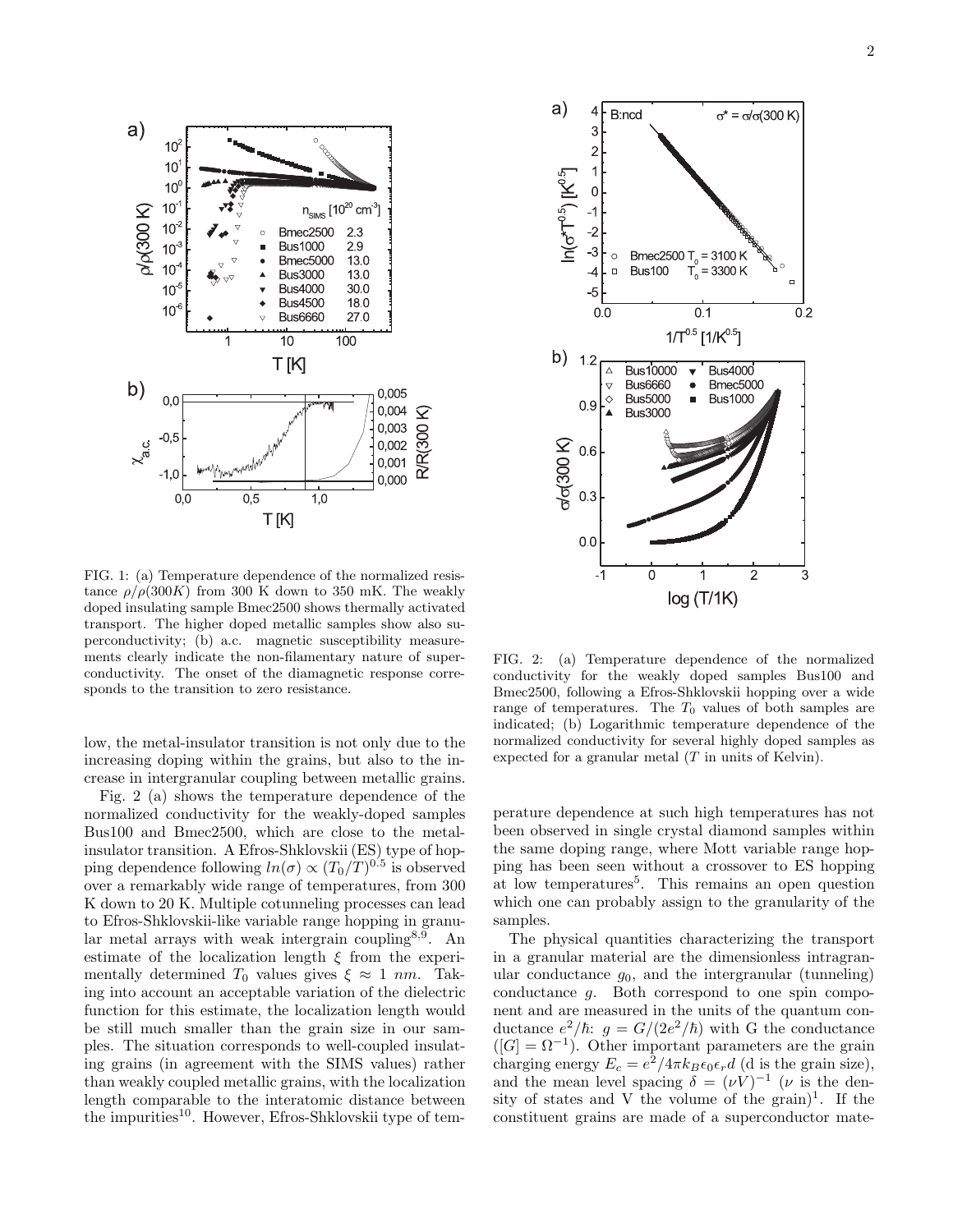rial, the behaviour of such a system can be quantified by adding one more energy parameter, the superconducting gap  $\Delta$  of the material of a single grain. The interplay between Josephson coupling  $J$  and grain charging energy  $E_c$ determines whether global macroscopic superconductivity is built up in the sample or not<sup>1</sup>. A "granular system" is obtained in the limit  $g \ll g_0$ , whereas the case  $g \sim g_0$ can be viewed as a homogeneously disordered system.

Samples with  $g > g_c$  exhibit metallic transport whereas samples with  $g < g_c$  show insulating behaviour, corresponding to metallic grains with strong and weak intergrain coupling, respectively. Here,  $g_c$  is the critical conductance which is related to  $E_c$  and  $\delta$  as

$$
g_c = (1/2\pi D)\ln(E_c/\delta)
$$
 (1)

where  $D$  is the dimensionality<sup>1</sup>. . For a grain size  $d \approx 150$  nm and a typical density of states  $\nu \approx$  $10^{20} eV^{-1}cm^{-3}$  one gets  $E_c \approx 20K$  and  $\delta \approx 1mK$ . One could expect two-dimensional effects, as the grain size is of the same order of magnitude as the thickness and, thus,  $g_c \approx 0.52$  or  $g_c \approx 0.77$  for a three-dimensional or two-dimensional system, respectively. These values lie between the estimated conductances for samples Bus100 and Bus1000.

For samples with  $g > g_c$ , one should find a logarithmic temperature dependence (for two- as well as three-dimensional systems) of the conductivity at low temperatures<sup>1</sup> . This behaviour has been reported for several granular metallic systems $^{11,12}$ . As can be seen in Fig. 2 (b), some of the nanocrystalline samples show a logarithmic temperature dependence at low temperatures, clearly indicating a metallic behaviour in the granular limit  $g \ll g_0$ . A crossover to superconducting behaviour occurs for the highly conducting samples (Bus4000 to Bus10000). The temperature at which the deviation from the logarithmic temperature dependence takes place increases with doping. Electron-electron interaction is responsible for the logarithmic temperature dependence; at higher temperatures interactions with phonons lead to a power law dependence (whole temperature range for Bus1000).

The superconducting properties of a granular system are in many ways determined by the properties of the grains. The superconducting gap  $\Delta$  exists in each grain and its value is close to the gap magnitude in the bulk, provided  $\Delta \gg \delta^1$ . Anderson showed that the superconducting gap is suppressed or can even be fully destroyed if the latter inequality is not satisfied<sup>13</sup>. In our case,  $\delta = (\nu V)^{-1} \approx \overline{1mK}$  and  $\Delta \approx 300 \mu V = 3.6 K^{14}$  and, thus, these effects can be neglected. Sufficiently strongly coupled grains  $(q \gg 1)$  can maintain (global) superconducting coherence because the coupling reduces the phase fluctuations.

In the approach of Chakravarty et al. (see Ref. 15) the originally strong Coulomb interaction is reduced by the electron tunneling to other grains. This renormalization corresponds to the screening of the Coulomb interaction



FIG. 3: Magnetoresistance of sample Bus4000 at several constant temperatures, revealing regions with negative and positive magnetoresistance, respectively.

by free charges usually seen in metals. In the case of strong coupling  $(g \gg 1)$  and strong Coulomb interaction  $(E_c \gg \Delta)$  the charging energy is renormalized to  $\approx \Delta/g$ . Therefore, for  $g \gg 1$  the effective Coulomb energy is always smaller than the Josephson coupling  $J \approx g\Delta$ , and superconductivity occurs at sufficiently low temperatures<sup>16,17</sup>. With  $E_c \approx 20K$  this is the case for the most highly-doped samples. These samples follow a transport behaviour typically seen for disordered metals. Measurements of the magnetoresistance as well as the critical magnetic field phase diagram reveal similar results compared to highly boron-doped single crystal  $diamond<sup>5</sup>$ .

Fig. 3 shows the magnetoresistance of sample Bus4000 at several constant low temperatures in the range from 100 up to 500 mK and with perpendicular fields up to 14 T. Bulk superconductivity (superconducting grains) is destroyed by application of extremely strong fields, the positive magnetoresistance in the high-field limit resembles the behaviour seen in metallic single crystal and nanocrystalline diamond films<sup>18,19</sup>. By decreasing the magnetic field a region with negative magnetoresistance is found. Only at sufficiently weak magnetic fields the resistivity starts to decrease and the sample displayed superconducting behaviour. Similar behaviours have been reported in other granular systems $20-22$ .

One possibility to explain the negative magnetoresistance of a granular metal is due the suppression of the density of states (DOS) due to superconducting fluctuations<sup>23</sup>. One fluctuation contribution comes from nonequilibrium Cooper pairs forming a new transport channel  $(\delta \sigma_{AL})^{24}$ , and another from coherent scattering of electrons forming a Cooper pair on impurities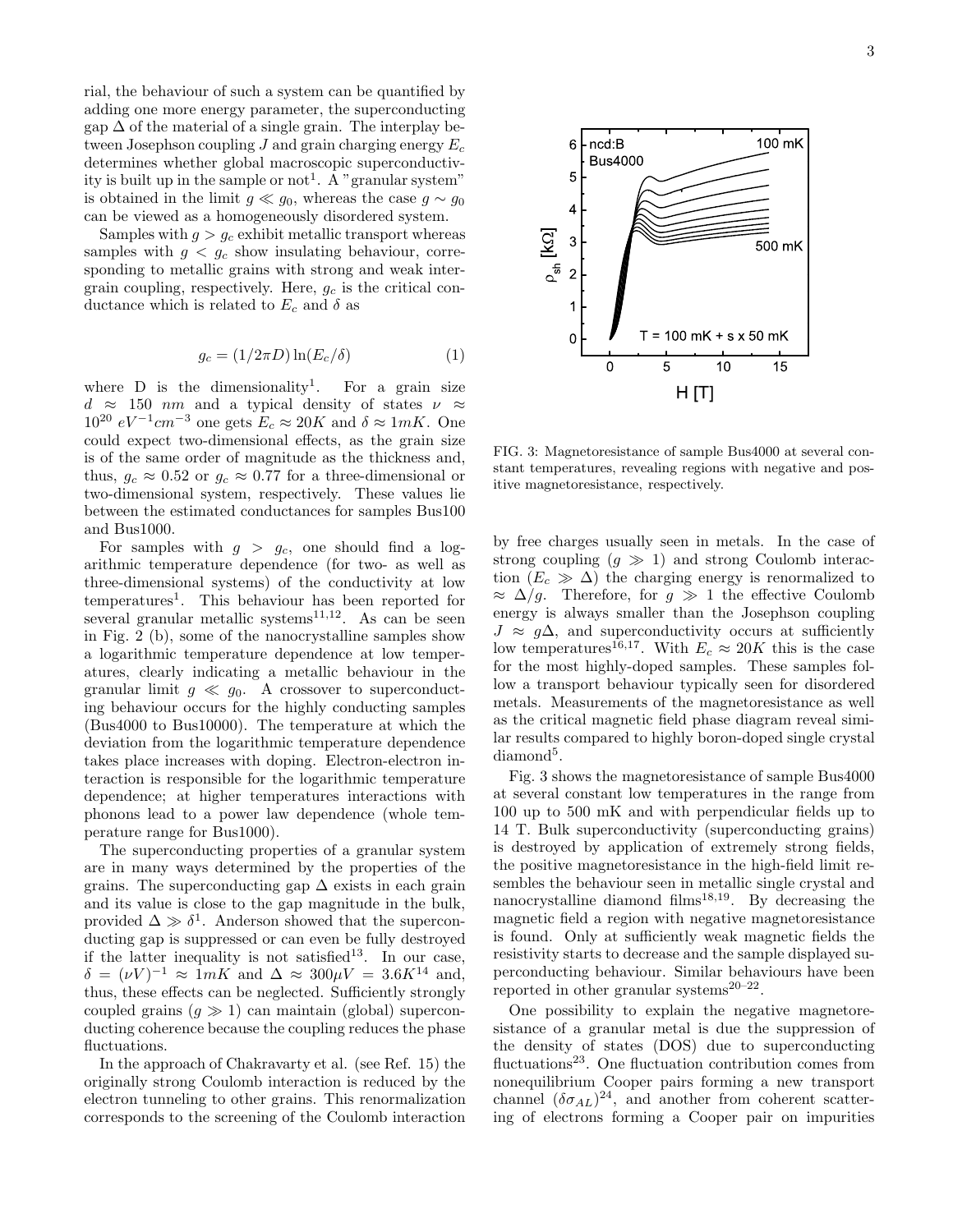$(\delta \sigma_{MT})^{25,26}$ . Both corrections enhance conductivity and lead to a positive magnetoresistance. The formation of nonequilibrium Cooper pairs results in a fluctuational gap in the one-electron spectrum<sup>27</sup>. This suppression of the density of states has been shown to lead to a correction of the conductivity  $\delta \sigma_{DOS}^{23}$ . While in conventional superconductors  $\delta \sigma_{AL}$  and  $\delta \sigma_{MT}$  are more important than  $\delta \sigma_{DOS}$ , in granular systems the DOS correction plays a very important role<sup>23,28</sup>. The conductivity  $\delta \sigma_{DOS}$ is negative and its absolute value decreases with increasing magnetic field, thus leading to the negative magnetoresistance. This is what is seen for sample Bus4000 in Fig. 3.

Another possibility is based upon the fact that, as is the case for sample Bus4000, g is close to one, approaching the quantum resistance  $R_0 = h/(2e)^2 \approx$  $6.4k\Omega$  for which a superconductor-insulator transition is expected. In the case of a superconductor-insulator transition, similar behaviours of the magnetoresistance have been reported<sup>29–31</sup>. The origin of such a transition is still under debate. Some theories claim that it may be understood in terms of Cooper-pair scattering out of the superconducting condensate into a Bose-glass<sup>32,33</sup>, others claim that a percolation description of the superconductor-insulator transition is more adequate<sup>34</sup> .

# IV. CONCLUSION

In summary, we report on the metal-insulator transition in highly boron-doped nanocrystalline diamond

- <sup>∗</sup> Electronic address: philipp.achatz@grenoble.cnrs.fr
- 1 I.S. Beloborodov, A.V. Lopatin, V.M. Vinokur, and K.B. Efetov, Rev. Mod. Phys. 79 469 (2007).
- <sup>2</sup> E.A. Ekimov, V.A. Sidorov, E.D. Bauer, N.N. Mel'nik, N.J. Curro, J.D. Thompson, and S.M. Stishov, Nature 428, 542 (2004).
- <sup>3</sup> E. Bustarret, P. Achatz, B. Sacépé, C. Chapelier, C. Marcenat, L. Ortéga, and T. Klein, Phil. Trans. R. Soc. A 366, 267 (2008).
- <sup>4</sup> T. Tshepe, C. Kasl, J.F. Prins, and M.J.R. Hoch, Phys. Rev. B 70, 245107 (2004).
- <sup>5</sup> T. Klein, P. Achatz, J. Kacmarcik, C. Marcenat, F. Gustafsson, J. Marcus, E. Bustarret, J. Pernot, F. Omnes, Bo E. Sernelius, C. Persson, A. Ferreira da Silva, and C. Cytermann, Phys. Rev. B 75, 165313 (2007).
- <sup>6</sup> W. Gajewski, P. Achatz, O.A. Williams, K. Haenen, E. Bustarret, M. Stutzmann, and J.A. Garrido, Phys. Rev. B 79, 045206 (2009).
- <sup>7</sup> O.A. Williams, O. Douhéret, M. Daenen, K. Haenen, E. Osawa, and M. Takahashi, Chem. Phys. Lett. 445, 255 (2007).
- <sup>8</sup> T.B. Tran, I.S. Beloborodov, X.M. Lin, T.P. Bigioni, V.M. Vinokur, and H.M. Jaeger, Phys. Rev. Lett. 95, 076806 (2005).

films. The metal-insulator transition is induced by the increasing doping, thereby also controlling the intragranular conductance. Low temperature transport measurements suggest that metallic nanocrystalline diamond follows dependencies for the conductivity typical for a granular system with metallic/superconducting grains and strong or low intergranular coupling. On the insulating side of the transition, Efros-Shklovskii-like variable range hopping was observed, while on the metallic side a logarithmic temperature dependence of the conductivity was found. The granular structure influences the superconducting properties and the magnetoresistance in highly boron-doped metallic nanocrystalline diamond films. Tuning of the microscopic parameters leads to rich behaviour and similarities to the superconductorinsulator transition are pointed out, explained on the basis of superconducting fluctuations and the importance of granularity.

### **ACKNOWLEDGEMENTS**

This work was partly financially supported by the Research Programs G.0068.07 and G.0430.07 of the Research Foundation Flanders (FWO), the IAP-P6/42 project 'Quantum Effects in Clusters and Nanowires', and by Nanosystems Initiative Munich, NIM.

- $9$  M.V. Feigel'man and A.S. Ioselevich, JETP Lett. 81, 227 (2005).
- <sup>10</sup> B.I. Shklovskii and A.L. Efros, *Electronic Properties of* Doped Semiconductors (Springer-Verlag, Berlin, 1988).
- <sup>11</sup> C. Radhakrishnan, C.K. Subramaniam, S. Sankaranaranyanan, G.V.S. Rao, and R. Srinivasen, Physica C 167, 53 (1990).
- <sup>12</sup> L. Rotkina, S. Oh, J.N. Eckstein, and S.V. Rotkin, Phys. Rev. B 72, 233407 (2005).
- <sup>13</sup> P.W. Anderson, J. Phys. Chem. Solids 1, 26 (1959).
- <sup>14</sup> B. Sacépé, C. Chapelier, C. Marcenat, J. Kacmarcik, T. Klein, M. Bernard, and E. Bustarret, Phys. Rev. Lett. 96, 097006 (2006).
- <sup>15</sup> S. Chakravarty, S. Kivelson, G.T. Zimanyi, and B.I. Halperin, Phys. Rev. B 35, 7256 (1987).
- <sup>16</sup> A.I. Larkin and Y.N. Ovchinnikov, Phys. Rev. B 28, 6281 (1983).
- $17$  U. Eckern, G. Schön, and V. Ambegaokar, Phys. Rev. B 30, 6419 (1984).
- <sup>18</sup> E. Bustarret, E. Gheeraert, and K. Watanabe, phys. stat. sol. (a) 199, 9 (2003).
- <sup>19</sup> M. Nesládek, D. Tromson, C. Mer, P. Bergonzo, P. Hubik, and J.J. Mares, Appl. Phys. Lett. 88, 232111 (2006).
- <sup>20</sup> A. Gerber, A. Milner, G. Deutscher, M. Karpovsky, and